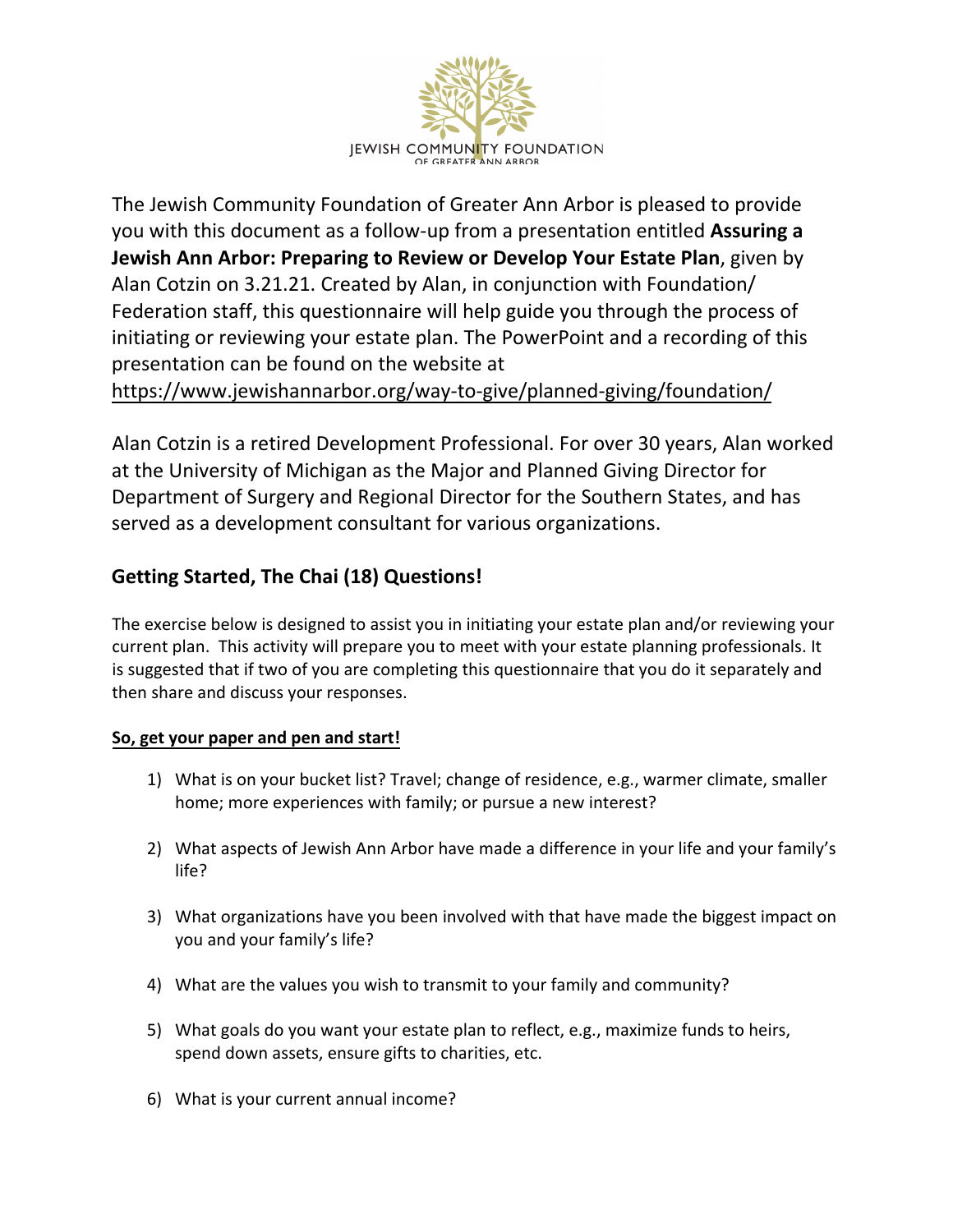

- 7) What do you anticipate your annual income will be when you retire?
- 8) How much income do you anticipate requiring annually to maintain your current lifestyle once you retire?
- 9) How do you wish to provide for your family members? List each separately:
	- a) Who?
	- b) How much? Is there an amount/percentage that you wish not to exceed?
	- c) Do you want to give the gifts, now, in your estate or both?
	- d) Is there a purpose for the gift?
	- e) Will the recipient be responsible with your gift?
- 10) Other than family, who do wish to benefit from your estate? List each separately:
	- a) Name of charity or person
	- b) Purpose of the gift
	- c) Amount of gift/percentage of the estate
	- d) Do you wish to be recognized and how, if at all?
- 11) Do you wish to endow any of your annual gifts such as synagogue/temple dues, Federation annual pledge or other regular gifts? List each separately:
- 12) Are there gifts you wish to make now so you can see your philanthropy in action? You might also consider endowing this activity in your estate plan. Examples include Speaker series, scholarships, a special or regular activity of the organization, etc.
- 13) Identify family heirlooms, keepsakes, and other very special items. Ask family members what items are important to them. Designate who will receive them and when, such as art, jewelry, items that have special meaning to family or friends. Communicate as appropriate to maintain and enhance family relationships. Keep a list with your Will.
- 14) Do you wish to write an ethical will or other communication such as video or letter to your children, grandchildren and/or others?
- 15) What are your desires concerning your health care and end of life planning?